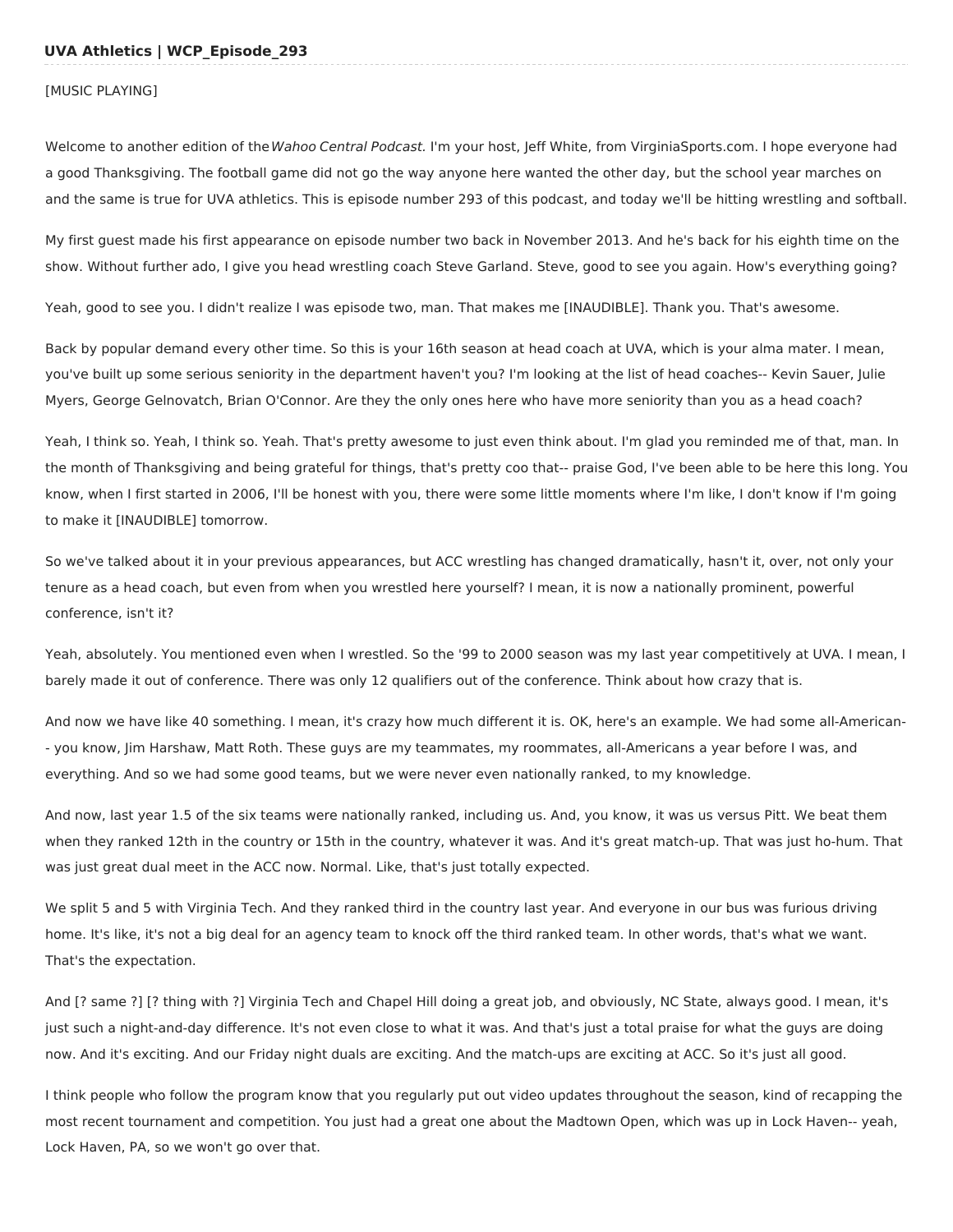But you're a little bit into the season now. In general, kind of, what are your thoughts on this year's team? I know you haven't been able to field your whole lineup yet. And hopefully, that'll happen soon.

Yeah, unfortunately, I think there's two things. The one is the negative in that an injuries hit us hard. I mean, it was crazy. And I won't get into all the details, but let's just say four or five starters, former starters, just out with serious, serious stuff. You know?

And then also we had Jay Aiello, who competed at the World Championships in Serbia. So he hasn't been able to wrestle because, frankly, he's been training freestyle. And then, when he came back, he was wrestling 220 or whatever. 220, that was his natural weight now. Now we're doing the weight descent to get him down properly to 197, and do it safely, and do it where we're not hurting our guy.

So he's been out. And that was a good reason to be out, but also you're still missing your anchor on your team. All right. He's our leader. He's our captain. He's our guy.

But that being said, the positive is guys stepping up. We've had plenty of guys that have been doing some great things lately that aren't the quote, "well-known" guys, guys like Jon Errico, who was quietly 6 and 0 on the season, a transfer from University of Pennsylvania, whose brother Luka is here already for us as a younger guy. So he's a fifth-year, getting his master's degree, by the way, in business at the [INAUDIBLE] [? school, ?] one of the hardest things you can do. And he's doing that and wrestling every weekend.

So guys like Justin Phillips, who just won the Lock Haven tournament, who's been battling for years. And he's making big gains. Guys like Ethan Weatherspoon, who's been right there on the cusp, you know. He had that really close loss at Maryland, where he looked amazing and that really close loss in the Campbell dual. And then he looked awesome the first two matches to make the finals at Lock Haven. So that was a big thing. So it's been things like that.

You've seen Brian Courtney coming back down to 133 and looking great. And he's even been dinged up a little bit, but he's been looking good, especially that last match against Campbell. He beat a really tough kid and got bonus points for the team. Dylan Cedeno, who's a freshman for us, red-shirt freshman, who we think is going to be pretty special. And he's been able to do some great things for us so far. He was out of the Campbell match.

So again, it's just the theme of, Oh my goodness, if we could just get our line-up set. He got hit with an illness, a serious illness that I can't get into what it was, but it was serious. And it's just like, man, so if we can just, God willing, get this team out there where everyone's healthy, I think we're going to be pretty good.

Also, you know, guys like Denton Spencer, who is fighting through injuries all year, who has been able to come back and look awesome to make the finals of the tournament last week. So there's been those positives, too, of guys filling in and guys stepping up and guys fighting through pain and fighting through adversity and all that stuff.

So those are things you don't see in the box score. Those are things that donors don't know and alumni don't know and fans don't know. It's like, we know. Frankly, parents don't even know. I mean, we're in that room and we see everything, I mean everything. And it's been a very long semester of work and navigating through that. Let's just say that.

And today is the first day of December. So we're not even that far into it. Now, wrestling is unique, I think, in that you have one format, basically, during the regular season and then you have a different format for post-season. Sometimes you have a team that is a really good dual meet team that is not as good in championships or vice versa. Sometimes they're very good in both.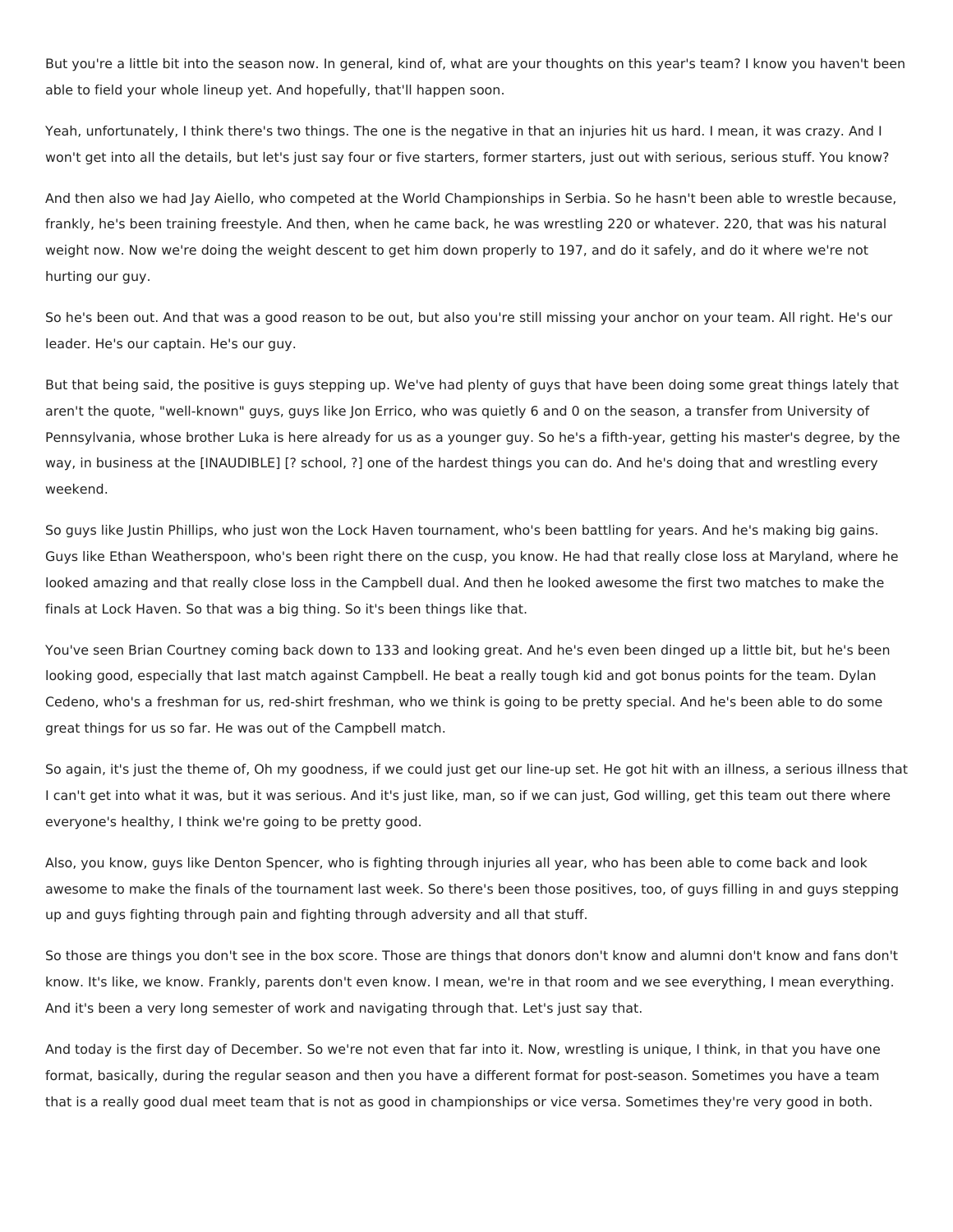Do you have a sense of this team? And, obviously, it depends on whether you have your full lineup or not, but if you can put out the lineup you want to put out, how does it shape up, dual meet and also championships?

Well, that's a really great question. That's something that, again, the average fan may not know. What's so different about our sport is this-- I've been saying this for years. So I don't mind saying it again. It's the craziest thing.

So we were ranked as high as ninth in the country at one point in dual meet rankings. I mean, we were killing it. I think we were 11 and 1 that year on the season and had knocked off all these ranked teams. But we went 0 for 4 in the All-American round. And all of a sudden, [INAUDIBLE] eyes we're the worst team in the world. You know? But isn't that crazy? Like, I think we won the ACC championship that year.

But in wrestling terms, if you don't perform at the National tournament, nobody cares. It's the craziest thing. Does that take away everything those kids did on that program for the full season? Heck no. You know? But that's the way it goes.

So really, what's hard to balance is, for us, at the end of the day, the only thing that matters is the NCAA tournament. So you're almost trying to put together an entire schedule, everything geared towards that. So it's the only thing that matters. And this is all part of the process. Everything we do up to that is just leading to that.

So that's really what the guys-- we all have to be thinking about. Now that being said, let's face it, everything matters. We're in a dual meet going crazy for our guys at the Virginia duals or last weekend's-- wherever it was-- you know, it matters. And so it's funny you say that. But it's hard to actually live that out because everybody wants to win every time they step on the mat.

So it's a delicate balance. It's an interesting thing with our sport that we're actually-- there's a sect of wrestling coaches that want to change it. We want to get a national duals format. We want to say these dual meets are exciting. Fans love it. Tournaments aren't what-- this is exciting stuff, don't get me wrong. The NCAA tournament is exciting, too. But we want to get to that because, to build a team, a full team, that's really the format.

Here's an example-- there's been years where teams have two all-Americans and they're top 15 in the country. But that year, that season we beat them by 30 points during the year. So it's like, does that really gauge? Is it about individuals or is it about the team? And every other sports team-- team, team, teamwork, teamwork, teamwork, right? Selflessness, selfless, selflessness, all that stuff. In wrestling, it's almost like, if you got three studs and they're winning at a high level at nationals, you can do some real damage at the NCAA tournament. Right?

Pitt, last year-- you know, Keith Gavin I are still pretty close and he would tell you he wasn't really thrilled with his regular season. But they had two NCAA finalists. And he's like, national coach of the year. And so that stuff happens, you know? And whether right or wrong, I don't know. It's just kind of is what it is. That's the sport of wrestling right now. That's the state we're in. Does that make sense, Jeff?

Yeah. And I know when I covered high school sports for the Richmond paper, I don't know if the VHS still has it, but they had a dual meet. They had dual state champion and the traditional state champion, too.

So, I mean, I think Great Bridge ended up winning both. But you could theoretically have a team that had the best dual meet lineup and won a state championship in that, but did not win it in the traditional championship format. So Yeah, it's interesting.

So last season, you had eight NCAA qualifiers-- Patrick McCormick, Louis Hayes, Brian Courtney, Justin McCoy, Jake Keating, Vic Marcelli, Jay Aiello, Quinn Miller. All of those guys, except Louis, are back. Though, I know a couple of them have yet to compete this season.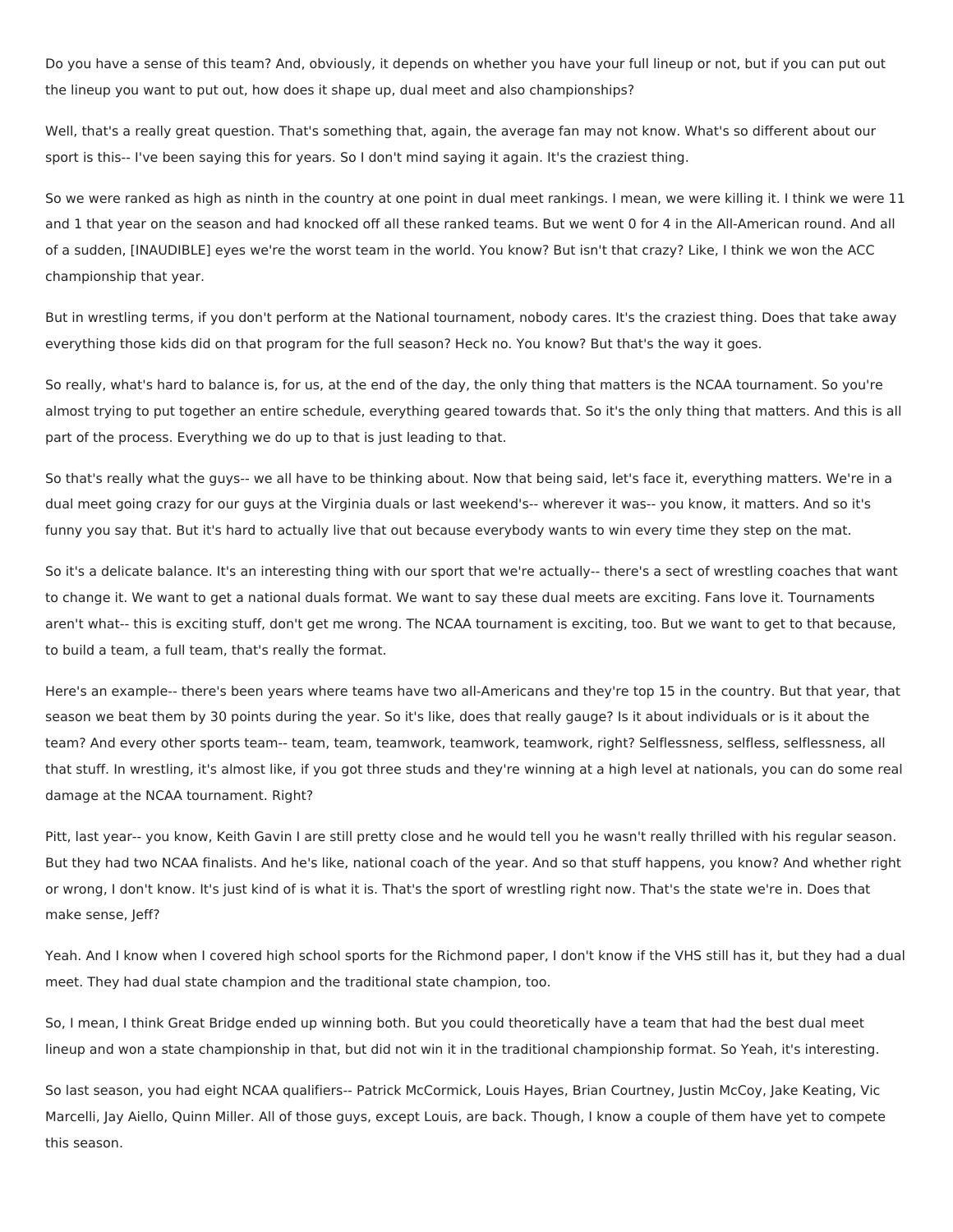You've had a couple of guys switch weights. I think you mentioned Courtney dropped from 41 to 33 and Justin McCoy has gone from 57 to 65, right? Are there any others? And what went into those changes?

Well, let me focus on McCoy because he's been absolute the highlight of the season. He's 6 and 0 right now. He's undefeated. But it's not just his record, it's the way he's competing, Jeff. I mean, he's looking for bonus points every time he steps on the mat. It's constant action.

We get asked this a lot in the recruiting process-- what's your brand and what do you want to be known for? What makes Virginia wrestling Virginia wrestling? Well, the guys I point to are guys like Chris Hendricks, Nick Sulzer, George DiCamillo, Jack Mueller.

You know, Jack Mueller, in 2019, was 20 and 0 going into the NCAA finals. And I think he had 16 of the 20 matches where bonus points. Does that make sense? So that's an amazing stat. And Georgie was always looking for bonus points, right? You remember DiCamillo, the motor he had and how he used to wrestle. That's what we want to see. That's what we want for Virginia wrestling. We want guys who are out there to score points and be exciting.

And really, McCoy has been the shining light in that area. He's been the example for the rest of the team in that area. He's just been wrestling phenomenal. And, to your question, he went he's gone up a weight. And that was something that we've been talking about for years. And we finally pulled the trigger and it's been phenomenal. It's just been the best thing for him. Not having to worry about cutting weight is huge, Jeff.

That's the other thing people don't get. People don't rightly understand, maybe even here at UVA, how hard it is to do what these guys do week in and week out. Not being able to enjoy holidays to the fullest, not being able to do certain things, having to watch- something as simple as-- I get the biggest kick when I hear other sports teams here in these meetings. When they're going to tournaments or going to competitions, they're eating gummy bears on the bus they've got their water bottles and they got their little snacks.

It's like, with us, dude, we can't even eat. We can't eat, we can't drink, we can't nothing. We're miserable. And so it's like these guys are struggling.

Now, here's the good part-- my point is [? Justin ?] isn't. Justin is not in that. So go figure, he's wrestling great. So I mean, for me, the dream is diet, discipline, lifestyle, and then not have to worry about cutting weight. That's really what you want for everybody. It's not always going to be perfect, but that's the dream, baby. It's that guys can step on that mat and just feel awesome. And I think that's what you're seeing from Justin right now. The move up has been phenomenal for him so far.

But then Courtney went the other way. And I think at 41 he sometimes got overpowered by the bigger, stronger. He was a small 41. 33 a better weight for him?

Yeah, incorrect. And that's, again, I think with Bryan, it's last year he was he was too light. I mean, he was naturally full feed a pound under, walking into a weigh-in. And that's the opposite, where he got matches he should have won-- we think he should have won-- he lost, maybe because he did get overpowered. And he got horsed. And it's like, at 33, we feel like that's not going to be the case. We hope, right? That's the hope.

And again, Brian's married. He's student teaching in grad school. He's so on point with his lifestyle. He can do it. That's what I mean by lifestyle. What I mean by that is all encompassing-- nutrition, sleep habits, the decisions you make socially, all these things. He represents the best of the best in all those areas.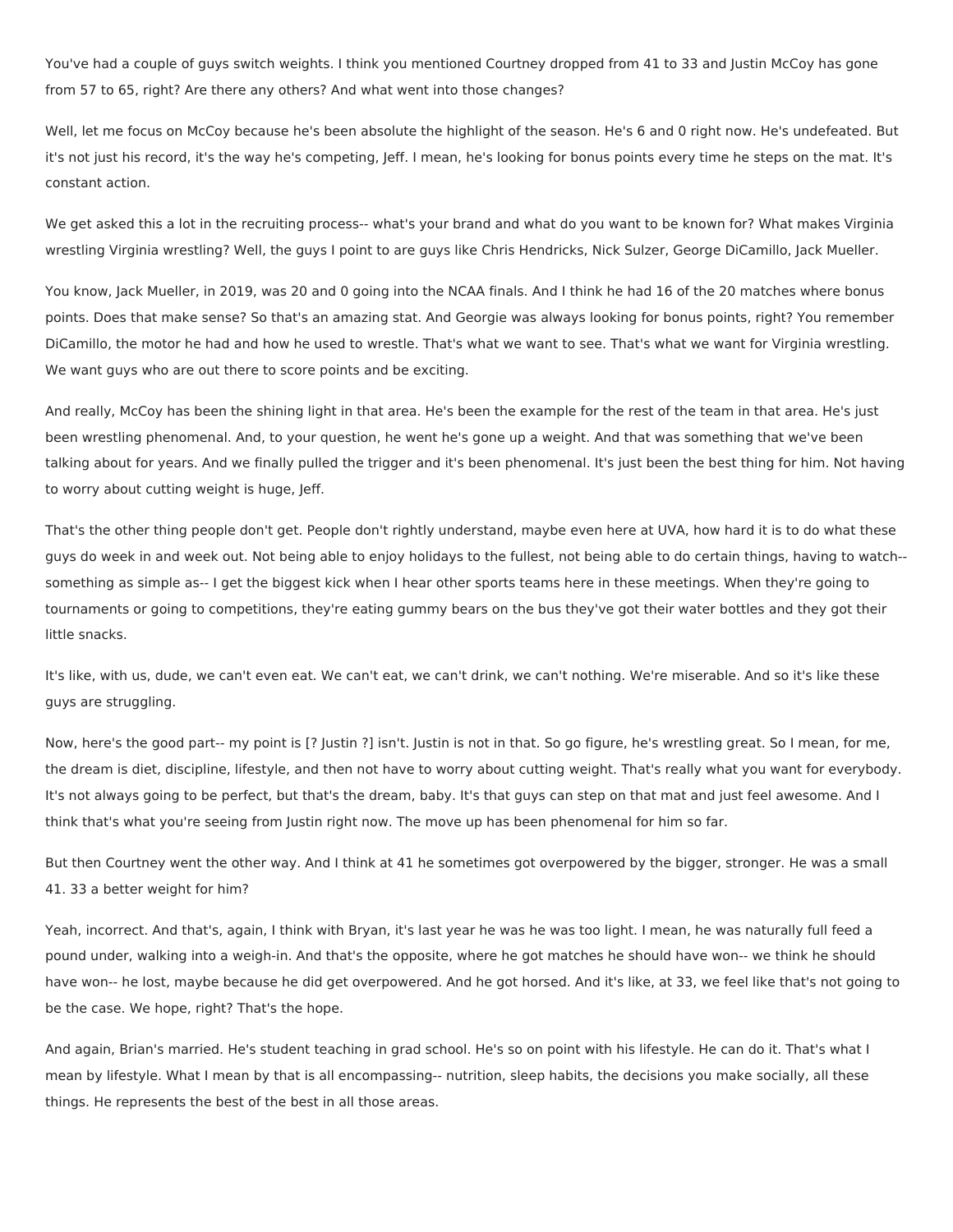So we don't have to worry about him going down because he does everything right. Guys that do things wrong, it shows when they're wrestling. It'll show up.

So I know wrestlers are probably familiar with this, but I think Jack Mueller told me once that, particularly at a tournament format where you're competing at night but you weigh in the morning, how much weight can a wrestler gain back if he weighs in at 11 AM and he wrestles at 7:00 PM? I mean, they put on several pounds, right? At least. It's not like just putting on-- so for a guy it can be significant then, can't it?

Depending on the guy, sure. But it can be very significant. Gosh, Louis Hayes, as much as I love him-- our all-American from last year. And I love the kid and I spent a lot of hours with that young man when he would blow up at tournaments. I mean, he would somehow, someway, gain seven pounds. You're like, [INAUDIBLE]. How are you still four over? It was just the craziest thing to me. You know?

But Jay Aiello is a monster. He's a monster. His body will suck up that liquid quick. He'll be 13 over the next day like nothing. And he does everything right. He's just like Courtney. He does everything right, but his body just sucks it in like a sponge. But then there's other guys, like Justin McCoy won't be that much. And other guys like Dylan Cedeno, he'll gain four pounds back. It won't be anything crazy.

So I think it depends on the guy. And bodies are different. But I know, Mueller, you mentioned-- oh my goodness, he actually just admitted something to me yesterday that I never knew when he was wrestling for me. He goes, Coach, on Mondays I was coming in at 38.

I was like, what? I didn't realize he was 13 over every Monday. He goes, [INAUDIBLE] that was a good Monday for me. And I was like, holy smokes. I'm glad you never told me that when I was your coach. Because I would have had a heart attack. So I think some of these guys just blow up just naturally. Yeah.

So you mentioned Jay. Early this month, he went to Belgrade, Serbia, took the bronze medal at the under 23 world championships. 97 kilograms class, which I think is what, 220 or 213?

# It's 213. Yeah.

213. Yeah. Anyway, and he's working his way back to 97. I had him on the podcast recently. And he talked about the season he had at UVA last year. And he battled, I think, injury and illness. And we did not see the real Jay Aiello. He didn't compete well at NCAAs the way he wanted to. He was runner up in the ACCs. What are you expecting from him this year when he gets back down to 97 and starts wrestling?

Yes. So Jay's an example of it doesn't matter how old you are, you can still improve. And he made huge gains, technically, training for the Worlds. One of the awesome sort of side effects that came out of that process-- understand we have to train him completely different for freestyle, completely. He had to have his own practices.

I mean, it was crazy. It was a lot of work. But in doing that, one of the positives that came out of that is his technique went to a whole other level because he was hyper focused on just little details. So I think what you're going to see is a lot of technical development, a lot less mistakes. Also, again, thankfully, he's healthy. Whereas last year, he wasn't healthy the whole season. And you could see that. People could see that.

His energy level wasn't there.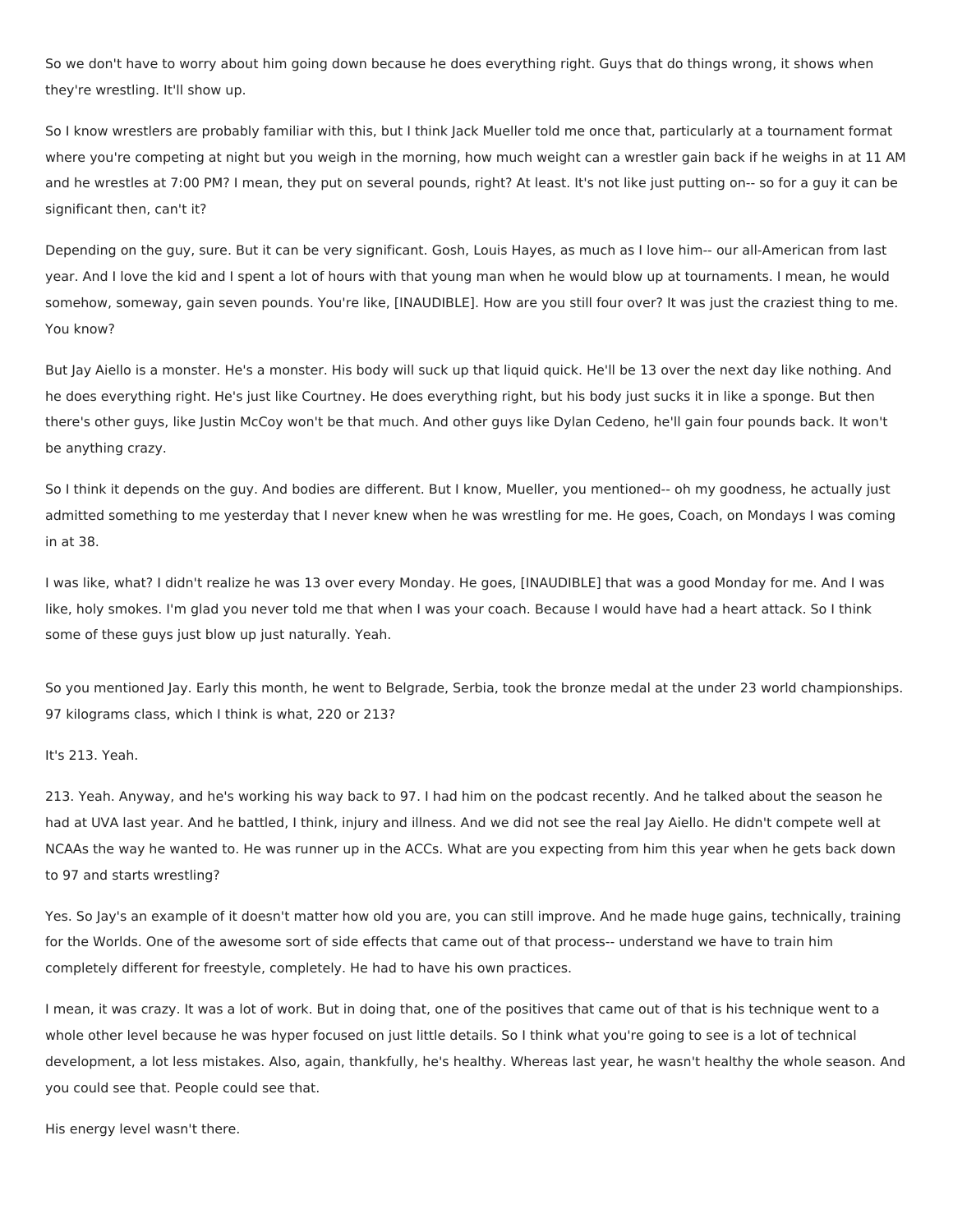He was just-- and I can't get into what it was, but it was, again, very, very serious stuff. So this year so far we're not going to see that. So I think what you're going to see-- I can't promise results, right? I mean, I believe in my guy. But I can say, what you're going to see is a much different Jay Aiello, in terms of his technical expertise and the way he executes. But then also, I think you're going to see his motor, which is what he was known for before last year. I think you're going to see that back.

You mentioned a couple transfers. I did a story over the summer on Jarod Verkleeren who came here from Penn State. Your other transfer kind of slipped in under the radar. Jon Errico-- he came here from Penn. Was he a late addition to the roster?

Yeah. Yeah, I'm going to be too honest. We didn't really recruit Jon. Jon just called us up and he said, hey, Coach, I got into grad school. I got into the comm school, which, frankly, was shocking because nobody gets in here on their own.

## Yeah.

And you must be a genius. And he goes, bah, I kind of want to still wrestle. I want to see what I can do my last year of eligibility. I want to finish the race. And it was seriously that much of a conversation. So I can't say, oh God, I'm so smart and I figured it out. That really didn't happen. We just got blessed with a kid whose brother was here and who wanted to go to grad school. And he's been great. I mean he's another guy that pretty much is as low maintenance as it gets and does everything right.

And that weight class for us is really deep. Denton Spencer is, again, a fifth year for us that everybody on the team loves. And he actually won all the simulation matches before he got injured. And that was all public knowledge. And so he was there as well. And Sansone just took third at the open. And then we've got Alex Cruz who just took fifth at the Southeast Open and had some good wins. And, oh, by the way, Jake Keating is [? waiting ?] [? in the lurks. ?] So it's an interesting thing we have going on there.

But here's the thing, back to Jon. All he's done is come to work every single day and just do his job. You know what I mean? He doesn't say a word to anybody, doesn't complain, happy as he can be, just grateful, grateful to be here, and grateful that he enjoys being around everybody. I mean, it's just been a great fit. So no one saw that coming, probably even including him, right? I mean, I don't think anybody really saw. He probably didn't know what [INAUDIBLE] either.

Last week you announced the signing of another transfer, Gabe Christenson, who is come coming here from Iowa. When will Gabe enroll at UVA and when will he be eligible to start competing? He's a 97-pounder.

Yes. So he's actually planning to be here this January, this semester, this spring semester. If everything goes to plan, he'll be here full fledged on the roster and ready to rock. Yup.

Good. What do you think? I mean, obviously, Jay's been here forever. You're not going to have him forever. So Jay is moving on. And I'm sure that's a weight class you need to kind of add depth going forward. So Gabe kind of helps in that regard.

Yeah. Actually, Ethan has been great for us. And we expect him to continue to develop. But, yeah. You want to bring-- big guys are just-- it's so hard. It's so hard. Trent and I just had a heart to heart time about this yesterday. It's so hard to recruit 97 and heavyweight. It's not easy. And I don't want to get into all the reasons why I think that is, but you really got to dig in at those weights. You know?

Yeah. So you've got an interesting schedule this year. It seems like the schedule just varies from year to year, kind of dramatically. You don't have as many home duals at Mem Gym as you do some years, I think. You've got North Carolina coming up January 28th. The Hokies come here on February the 18th. And then you host the ACC tournament over at JPJ on March the 6th, right?

Correct. Yeah.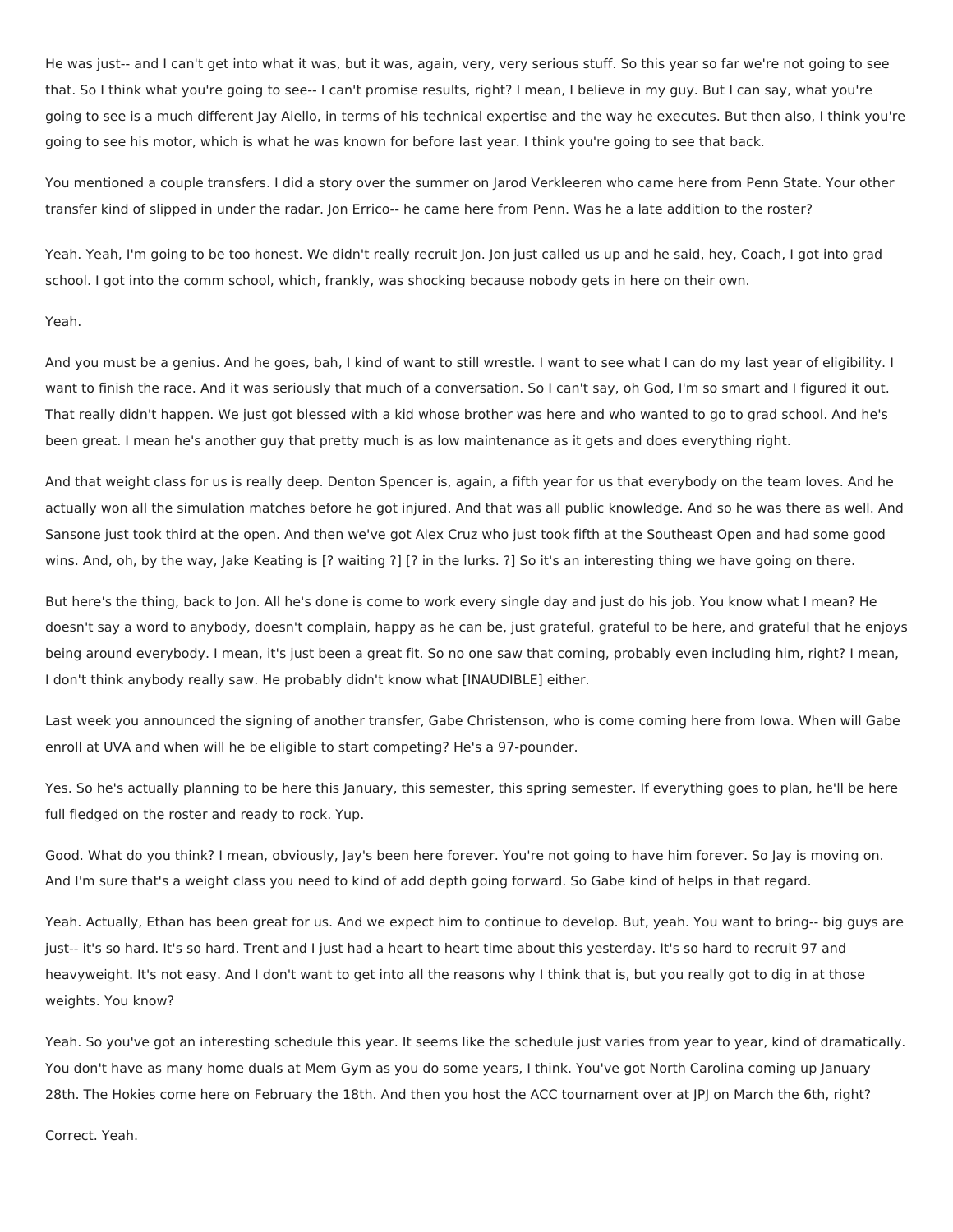So this will not be the first time the ACC tournament's been here. What's the significance of that for the program? It's really an opportunity to showcase the program, isn't it?

Yeah. Well first of all, it's an opportunity. Whenever you're home, it's just great. And I think, already our alumni are fired up. I'm getting text messages and emails about guys have already got their hotel set. So that's exciting for our fans and for our people close to our program, our kids being able to wrestle in their own arena.

Oh, by the way, any time they can get in the John Paul Jones Arena, it's a really big deal for them. I want our administration to hear that. It's a really big deal for them. It's unbelievable how much it means to those guys to be able to compete in that type of place. And, by the way, the ACC conference-- Neff is on record for saying, look, I love hosting the tournament there. So it's going to be a phenomenal tournament. So it's all good on all those fronts.

And just a quick plug about the schedule, though, we have Midland's coming up December 28th, which is arguably the toughest tournament or at least one of the toughest tournaments in the country, with Iowa and Minnesota and all these other teams that go. And then we have the Virginia duals shortly after that, which is going to be phenomenal. We're going to be wrestling Oklahoma at that event.

Oh, by the way, Oklahoma's got all 10 guys in their lineup nationally ranked. So our schedule's pretty dang tough. Then we go into the ACC grind, which is just insanity-ville. So I feel like it's going to be really tough, really quality the rest of the way.

Before we wrap this up, let's talk about the recruiting class that you signed and you announced earlier this month. Obviously, until the guys get on the mat and actually compete, you don't know how good they'll be. But on paper this is one of your better classes, right, if not your best class?

Yeah, for sure. Yeah. I'm looking at it right now. I've got it written on my board. It's just like, Oh my goodness, it's deep. They're talented, they're very accomplished guys, they're tough. When you include the transfer in there with Gabe, it's like--

#### Right.

I mean, that's a heck of a group. Yeah. I mean, we're as excited as we've ever been. I have to be careful getting to over optimistic about recruiting classes because they have to come here and do it. But I think, on paper at least, I don't know how you can even compare anything to it. And, gosh darn-it, I know recruiting rankings aren't supposed to matter that much, but the pundits in our sport better freaking recognize this group because [INAUDIBLE]. Last I checked, we have the most top-100 guys in the country signed.

Yeah. I think there are, what, six guys in the top 100, or was it?

Yeah. It's at least six. It's probably more.

So there are two UVA programs based in Mem Gym-- wrestling and volleyball. Volleyball team just finished its first season under a new head coach, Shannon Wells, who took on a major rebuilding project when she came here. I'm sure your paths cross regularly at Mem Gym.

Have you gotten to know Shannon? And what's been your message to her? Because I know these seasons are challenging. Rebuilding seasons are tough for everybody, particularly the head coach.

Well, yeah. First of all, Shannon and her staff, all of them, are phenomenal. I mean they're so fun to be around. They're awesome to talk to. They have great ideas. I mean, not just Shannon, but her whole staff.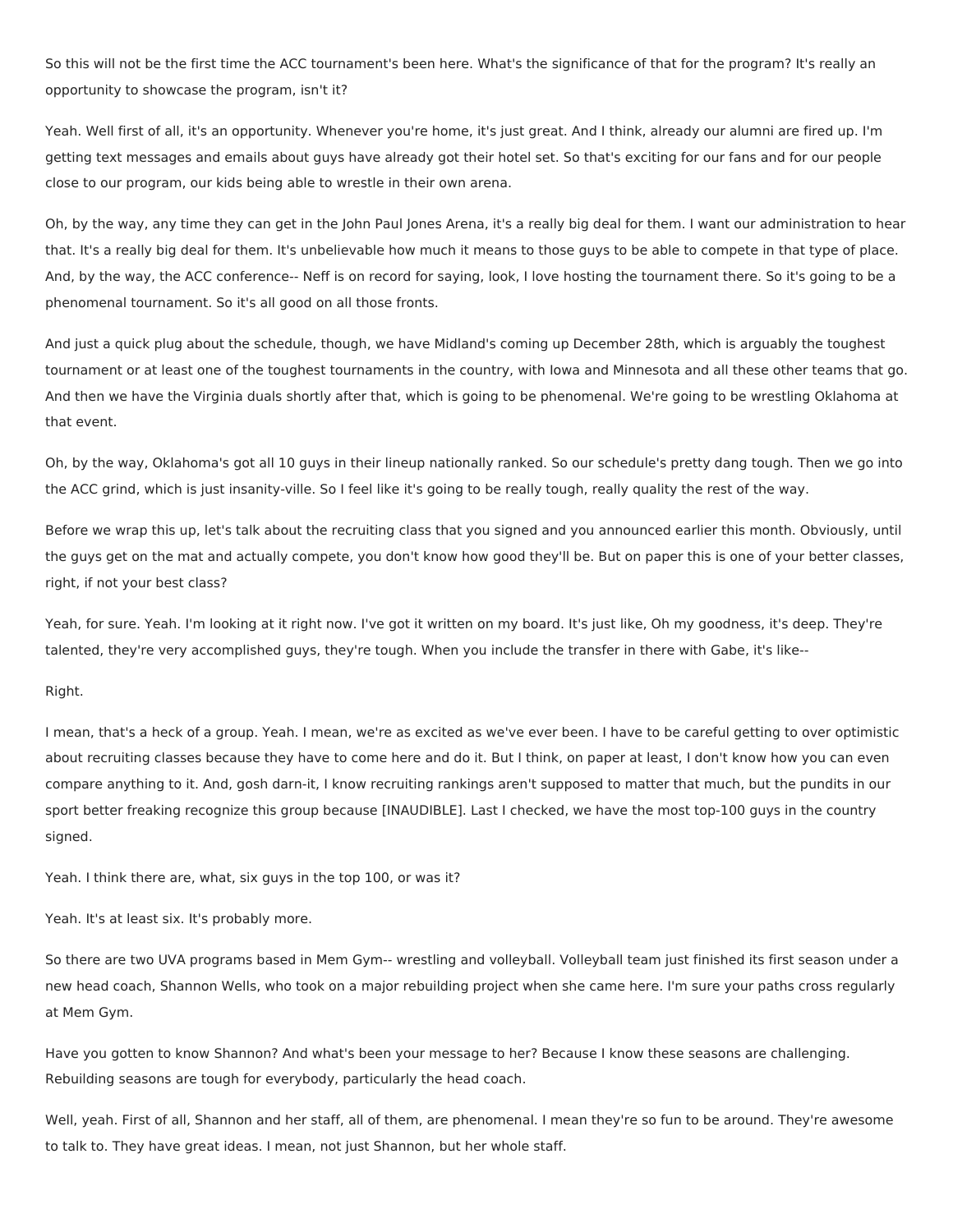Every time I talk to someone on her staff, I learn something. And that's pretty cool. That's no baloney. That's just amazing. It's actually convicting. Like, jeez, I got to get my game together. These guys are actually here. They're just doing great things already.

But my message to her is, when they're struggling, it's like, Coach, I've literally been there. I know exactly what you're up against. Exactly. I got here in 2006 and the team hadn't scored a single point at the National tournament in two years. They didn't have a guy get on the plane to go to Nationals a year before I got here.

So I mean, that's tough. That's rock bottom. And it's ground zero. And then four years later, we were top 15 at the NCAA tournament and won the first ACC championship in 33 years. So my message to her is that things can turn around that quickly. They really can. It really can.

Everybody knows this, but that's why I said the recruiting thing, it's got to be the right kids that actually can handle UVA. Because UVA is hard. People were like, oh yeah, everywhere-- no, it's different here. It's different here. The professors are hard. Classes are hard. Assignments are hard. Now don't get me wrong, you should be able to do it. If I did it, anybody should be able to do it. But I need to give myself a little bit more credit maybe then I realize.

I was freaking mentally-- I was a competitor. So even in class, even though I don't have any book smarts and I don't talk eloquently and people probably think I'm a moron when they listen to me on these podcasts. I'm going to tell you right now, you put me in a room with 400 other people and I'm going to find a way to survive. That's the difference.

So for me, you almost have to find the kid that can survive. Who is going to come here and fight everywhere? I mean, who is going to sit next to the girl with the I Love New York shirt that got in on her own that's a genius. You're like, I'm not letting you beat me on this [? psychobiology ?] [INAUDIBLE], right? [INAUDIBLE] do that.

So you've got to be almost a little bit off in that respect. And I know, Tony, he's said things like that to me before, about you have to be almost borderline obsessed. And as awesome as he is, that's true. And to a certain degree you have to--

And so that's what I think she's going to do. She's going to bring in kids that have her mentality, that fit her, and then they're going to do some pretty special things here, I think.

Awesome. Well listen, you got about a month now to get everybody healthy, hopefully, and get ready for the Midlands championships. I will see you around. But have a happy holidays and good luck with everything. And, as always, thanks for your time.

Yeah. Jeff, thanks for what you do, man. Thanks for caring, brother.

All right. We're going to take a quick break, and then we'll be back to talk a little UVA softball.

Hey this is John Freedman, the voice of the Cavaliers. And with my busy schedule, the best way I've found to keep up with Virginia athletic scores, news, and fan contests is the UVA sports app. You can pick your sports preferences and never miss a final score or any breaking news.

You can also listen to all of our coach's corner shows live on the app. All you got to do is go to the Apple store or Google Play. And search Virginia sports or UV sports. Join the more than 50,000 Wahoo fans who are already using the UVA sports app.

All right. Now, I want to welcome in Joanna Hardin, who is heading into her sixth season as Virginia's head softball coach here. Joanna, it's great to see you again. But I got to warn you, Steve Garland was on the first segment and he is a hard act to follow. So I hope you brought your a-game today.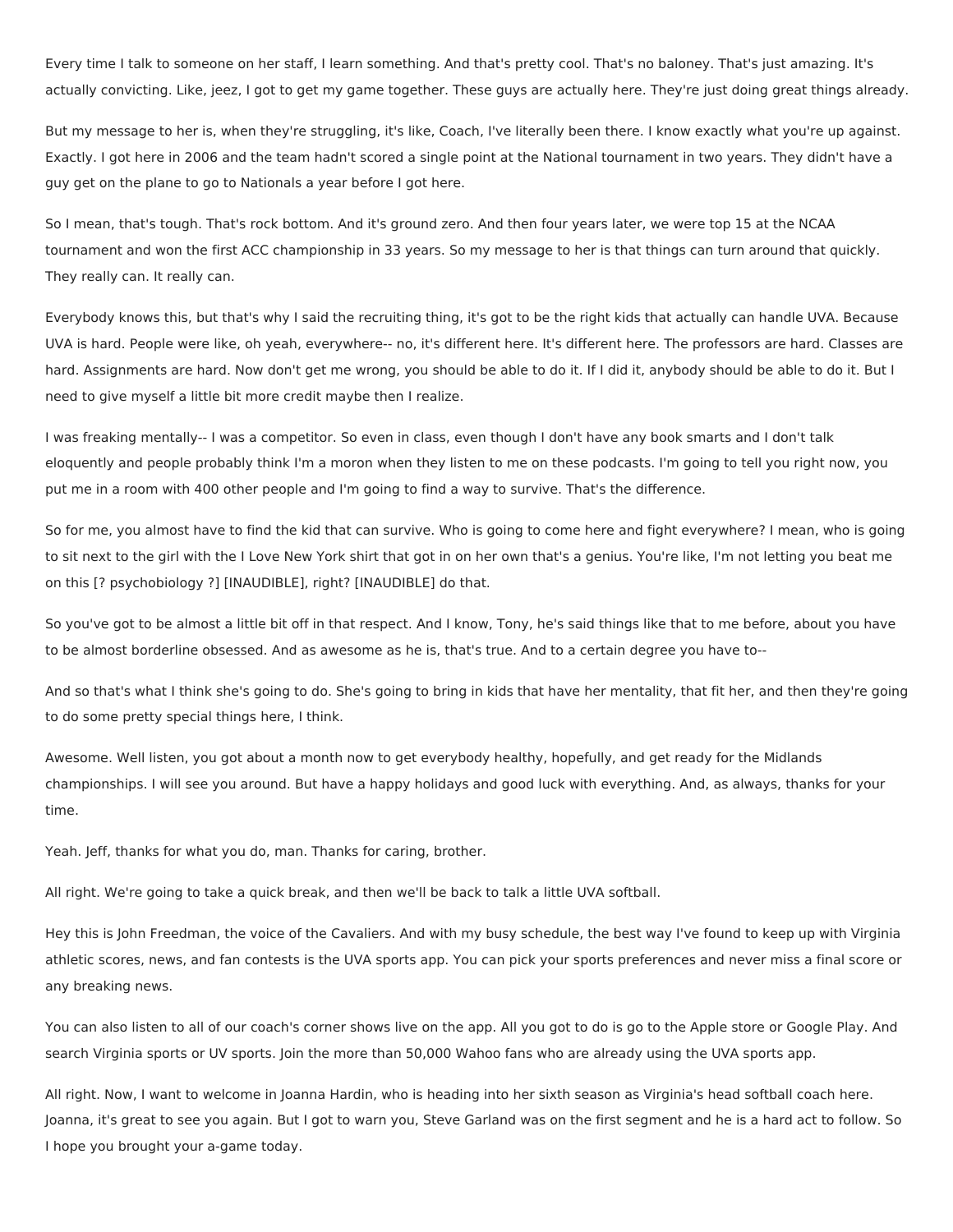Oh man, I'm not even going to try to compete with Steve, but I'll give you my best shot.

All right. So you guys are done with fall practice. What are your thoughts on the way fall ball went for your team? I guess you concluded with your blue, orange, inner squad series.

Yeah. If I had to sum it into one word, it'd be competitive. It was extremely competitive in terms of positions, depth, in the circle, behind the plate, every class. Our first senior class came in and, man, they have been a Godsend. They're just fun, they're energetic, they're fiery, and they have really pushed everybody else. And then with that, our upperclassmen have all came back and responded to having six position players.

No pitchers in our freshman class, so six position players. And they are all pretty utility-- can play multiple positions. And so it was extremely competitive. And we really tried to frame that as a striving together because competition is excellent. It makes everybody better so long as it stays competitive and doesn't become rivalrous. So I thought it was extremely competitive, really fun. And I'm very, very excited to see it all on the field in the spring.

What do you like to see with it? I mean, the dynamic for an intrasquad scrimmage is different from that of playing another college team. What are you looking for when your team plays itself, basically?

Yeah. So we have a series of process goals that we have every single week, every single game. So that's ball's hit hard, there's [? first-hit ?] strike percentages. So we're trying to execute our process goals. And it's always interesting because the pitchers have a process goal, the hitters have a process goal. And so it's me versus you. And so there are days when the pitchers don't execute and the hitters do. And then vise versa. And that's going to happen when you're playing yourself.

So we're trying to see if we're executing those process numbers. And then are we improving? Are we falling behind? Are certain athletes improving? Who are? Yes/no. So that's really what we're watching when we play ourselves.

And we finally got to play opponents this fall, which was exciting and fun. So it was fun to put it all together against somebody else this fall because we didn't have that opportunity last fall.

Yeah. How many scrimmages, or whatever you call them-- exhibition scrimmages-- did you end up playing against other college teams this fall? I know you played JMU.

We got seven games in. We missed out on our last game against Maryland because of rain, unfortunately.

How did how did those go? I heard the JMU game went real well. And I don't know about the others?

It went really well. We scored 11 runs against JMU in 6 and gave up 3. That was awesome. Our offense was really explosive. We played Norfolk State in a doubleheader and did really well, scored a ton of runs and didn't give up many runs. That was exciting. You know, you can call wins and losses that don't count for anything. Some sports, your fall matches or games count towards your spring, but ours don't. So I would say we were 5 and 2 overall in the fall.

Played Liberty and our pitchers threw 10 innings and didn't give up any runs, which was exciting, in one of those games. And we came out and were pretty explosive. Scored eight or nine runs in that game. So it was great to see our offense put together plans and execute against somebody else. There was a ton of energy.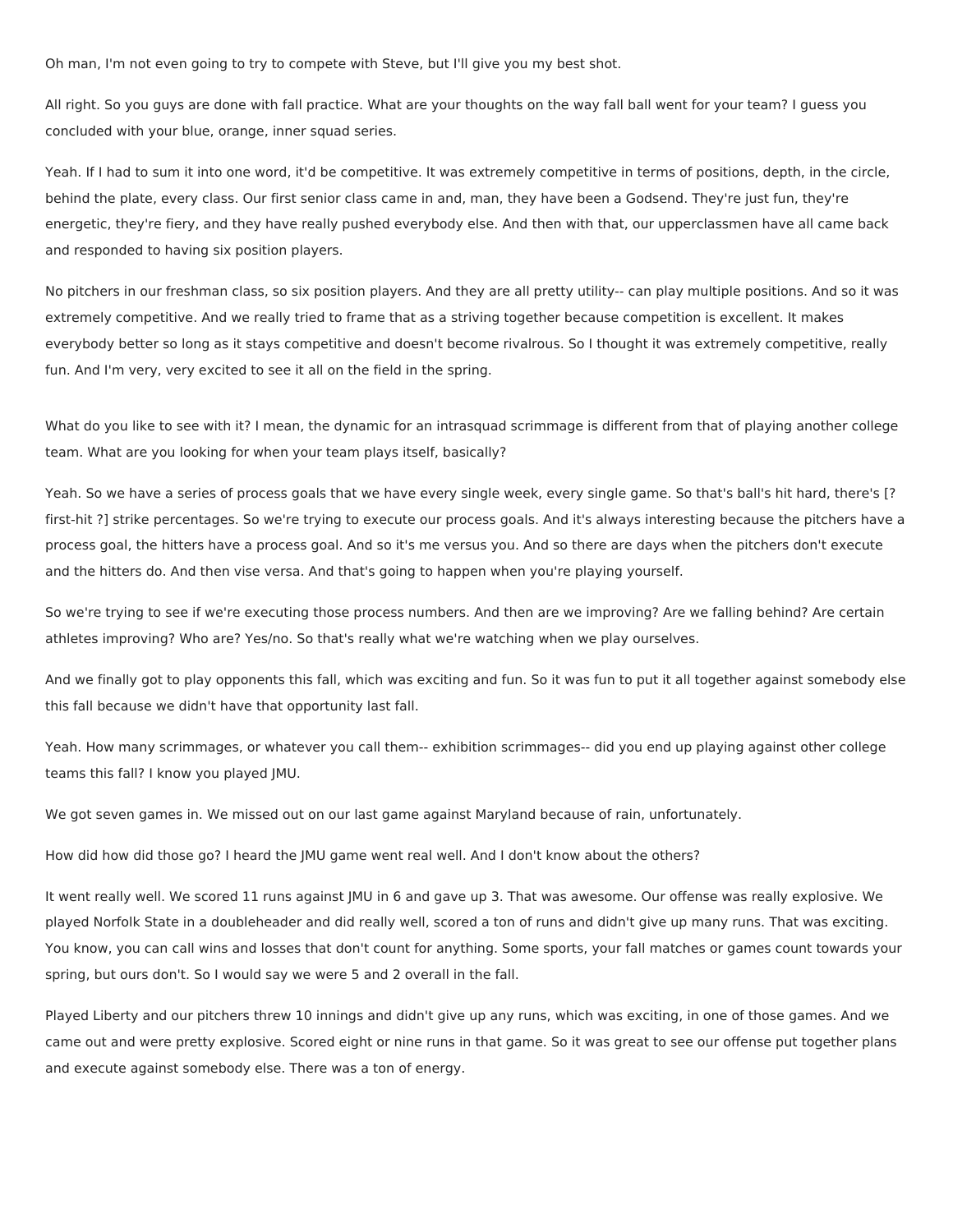We lost a tight game at George Washington, 1-0. And the response from our team I thought was really positive. It was silent. They were so frustrated. They were so upset that they lost. And they just expect to win every game. And they expect to win every intrasquad. They expect to win every blue, orange game. So that was really, really exciting to see and I think something that will be very evident on the field next in the spring.

So I have your current roster here in my left hand. I have your stats from last year in my right hand. If I'm reading it correctly, you have all your pitchers back and basically all of your position players, plus your newcomers. So this is a really experienced group, right?

Definitely. We have experience. And we added a pitching transfer as well, who threw just about 100 innings at Purdue last year. So a ton of experience, a ton of youth that I think will also be integral in this spring for us. And they're going to play, they're going to get some action. But it's a really great combination.

It's funny, Jeff, every year I have this like, oh, we're young. We're young. And it's finally nice to say we're seasoned. Yeah. We're seasoned a little bit. We have a ton of experience. And so that's exciting. And it's a good combination of experience plus some of the young ones that are going to come in and make a name for themselves, which is exciting.

How difficult is it, or has it been, when a group of players hasn't had a ton of success and then they hit a rough patch and they've run into adversity and they can't really draw back on, hey, we got through this before and we came out just fine? It seems like that's a real obstacle when you're trying to turn around a program.

100%. You're spot on. And that's something that Bronco has been really helpful for me-- how do you frame everything that happens? And you have the choice on how you see every circumstance. So for us, we have really emphasized the process.

And I think a big switch for us this fall is our first-year class. They have no history. They have nothing. They're bringing their own experience. They've all been on state championship teams, championship club teams. And so they've come in with winning expectations. And so I think that has really helped.

And because they're all on the field, they all play different positions, that competitive spirit has really, really helped. And then you just frame everything about the process. But we've talked about winning, we've talked about winning more. And you can win every day at practice. So we've set pretty clear standards of what's expected at practice and what's expected on and off the field. And it's been really exciting to see them really grow and develop that. But you just have to choose how you frame everything that happens and keep a short memory.

So you have a new associate head coach, Mike Roberts, who is also going to be the pitching coach. He's got a ton of experience. He comes here from Louisiana. At first, I thought maybe you knew him from your days at McNeese, but you did not overlap there. But did you know him previously, before you hired him?

No, I didn't. We didn't have a previous relationship. I'd heard of him and who he was. And I think of the softball world as pretty small, but when the position opened and I was really pretty thoughtful about what to hire and what I needed to do and how I needed to adapt my role within the program and on the team.

And so as that process kind of moved forward, I really needed to hire a pitching coach. And so I interviewed some great people. And his name had come up and come up. And, it's funny, I reached out to him and he was probably a hot minute away from- might need to go a couple of other places, and just the right place at the right time. [INAUDIBLE] worked out really well.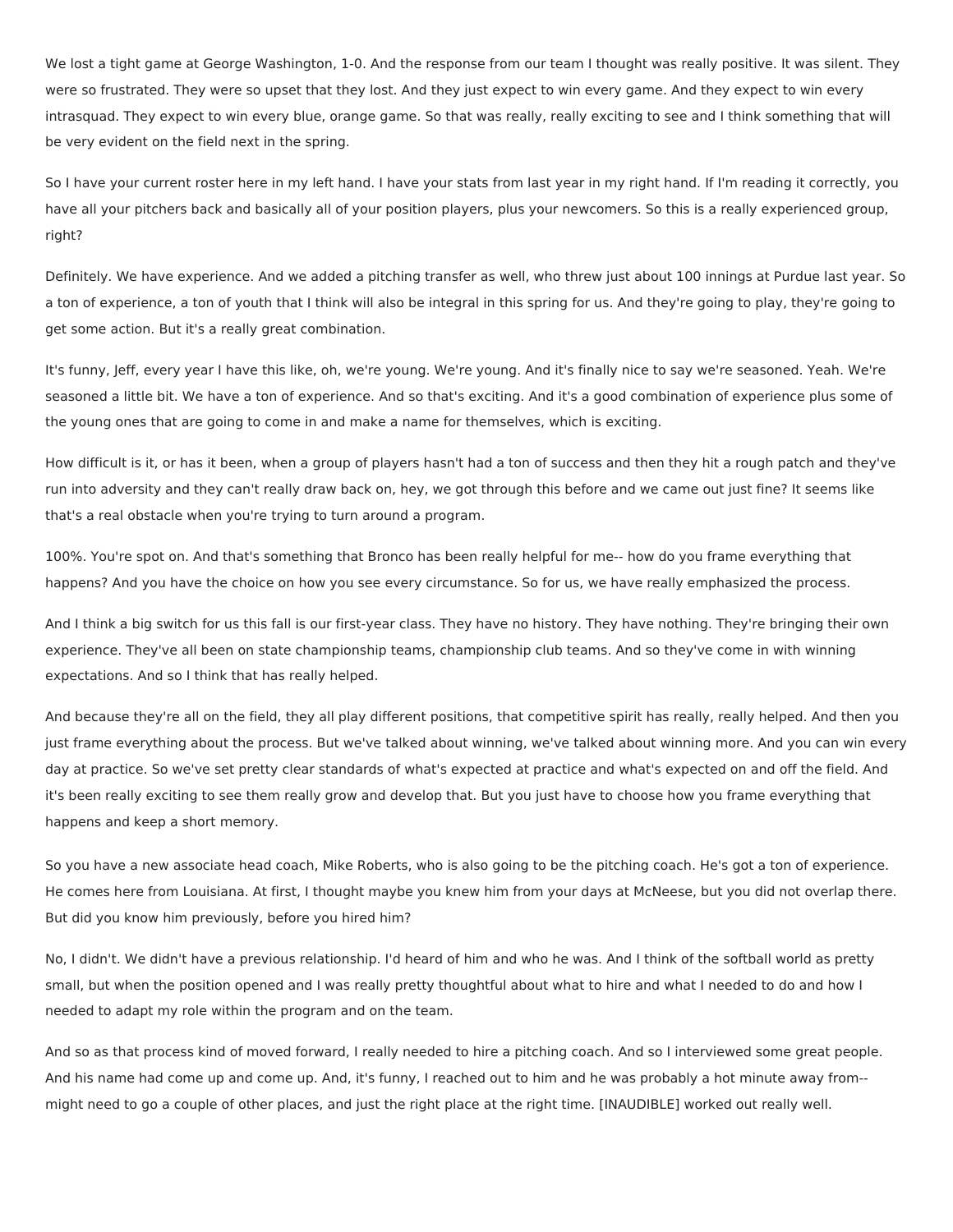But no, before those initial phone calls, I didn't know him at all, personally. So that has been such a blessing. He's awesome, the players love him, a ton of experience, he's a great complement to my personality, and he has brought a lot to the table and a lot to help us build and continue growing.

He's been to the World Series twice, so he knows what it takes to get there. And he's been in championship programs. I think that experience has been really powerful in framing our fall.

So you had been working with the pitchers. What has the addition of Mike to the staff meant for you? I'm guessing it's freed you up to focus on some other areas.

Yeah. I have been able to take a step back and kind of have perspective over the whole program. But I run the defense. I love defense and I love schemes. I love shifts. I love putting ourselves in a position to take away hits, to make outs. I love that. I love that part of the game. And I think it's defense in base running and kind of those two parts of our game, where they can get really under coached and underdeveloped. And so I love that.

So I've taken over infield, outfield, and then Campbell Hutcherson, who came in, just graduated from UNC Chapel Hill. She's our volunteer and she's working with base running and kind of helping out with the first baseman. She works in the outfield. And so we tag team up together.

And I love it. It gives me a farther reach over the whole team because we have 22 position players. And it's been really a breath of fresh air for me, kind of rejuvenated me a little bit. And I just I'm enjoying it. I love it. I love my new role and kind of getting to oversee and manage a little bit more. Yeah, it's great.

So you guys giving Campbell a hard time about her Tar Heel past, I hope? We definitely gave her a hard time at the gate. But I think she's a she's a Hoo now. And she actually has some connections. Her brother's came to the University of Virginia. So she's familiar with grounds and everything. But yeah. We gave her a hard time. We don't actually play UNC in conference this year. We play them a single game in a tournament. So she'll only be torn for one game this year, instead of a series.

So your pitchers threw 321 innings last year. Roughly 44% of those innings went to two first years-- Mikayla and Madison. I mean, that's a lot to ask of them. How did they kind of come through that? And what have you seen from each of them this fall? I mean, Mikayla threw 102 innings last year.

Yeah. So we kind of expect Mikayla and Savanah to come in and throw a large portion of our innings because Savy threw about 100 innings at Purdue-- 70, 80, something like that. So I think the experience was very motivating for Mikayla. I could speak to her, specifically. She just wasn't super happy with all the outcomes and the results, but, man, she learned by fire. And sometimes that's the best way to learn-- just dive in the deep end and try to swim. So she got that experience. And it's really, really matured her quickly.

Madison's been battling some injuries on and off in the fall. So she really hasn't had the opportunity to get out there consistently for the fall. But yeah. A heavy load for first years to come in and carry. So it's exciting that they have that experience now to glean from and to take into this season, along with Savanah.

And Aly, of course, she has tons of experience. She's thrown against every single team in the conference. So she knows what it takes to beat teams in the ACC. So we have a great combination of experience, still some youth. They're really complementary of each other-- the stuff they throw. So I'm excited for them all to have to kind of get after it.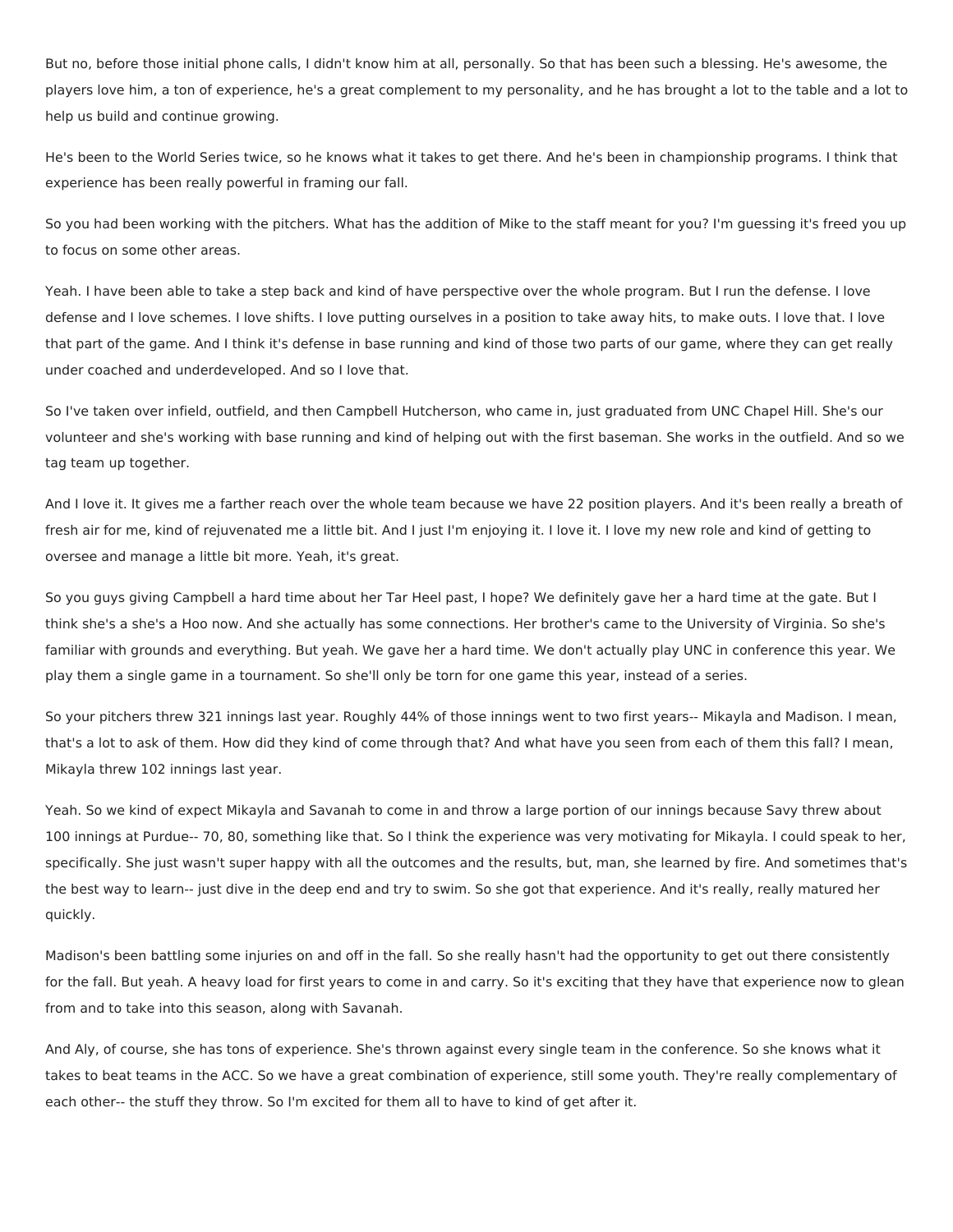Savanah Henley is the transfer you mentioned. She's from Purdue, but she grew up in the Richmond area. Did you try to recruit her the first time around when she was coming out of high school, or had she committed? She might have already been committed by the time you got here.

Yeah. So there was kind of a little bit of overlap. I'd watch her in high school. We got Mikayla. We'd been on Mikayla for a long, long time. This was before the rule change. So I had been really established with Mikayla. And so when Mikayla committed, right at that September 1-- I don't even know when that was, to be honest, four or five years ago, three years ago-- she kind of was our pitcher for that class.

But Sav was always really persistent. She was always really gritty in high school. I love that she's fiery, super competitive, hates to lose, loves to win. So that was really obvious when I watched her, high school and club. So it's kind of cool that it's come full circle and she's back home and she's at the University of Virginia. And she's from Virginia. And we love our Virginia pitchers. And so it's been cool to have her back home.

Well, I know the pitching was inconsistent last season. But when you look at the team's 2021 stats, the issues at the plate really stand out. Abby Weaver was the only player who hit over 280. Was that just kind of an off season for the whole group do you think? And how much better can those players be? Or do you need the first years to really contribute with their bats?

Yeah. I think hitting is funny. It's hard. I think it's probably a combination of all those things. I could say yes to all of that. It was a tough year, tough schedule. I think we were young. We were trying to learn. And then you're learning by fire. Four-game series is really hard and then we started losing. And then you just get discouraged, get frustrated, and try to do too much. And so it was a combination of that.

I think our offense is good. And we're better than those numbers showed from last year. I think we're much more mature this year with the returning players. And our first years just add some pop, add some power, add some speed. So we're adding to what I think is already a pretty solid offense.

We just had a tough year. I think that's what we chalk that up to and how we frame that. And what did we learn from that? I think we learned a lot. We saw a lot. We got exposed a lot, which is great because it showed us exactly what we need to work on. And all of that was taken into account this fall and incorporated into Jake's plan going into the fall to develop our offense and fill in some of those gaps. But the pieces are there, it just never came together for us.

You had a big national signing day or national signing week in November. All six of your recruits are basically top 100 players with the rankings. Is this the first group where you really reap the benefits in recruiting of Palmer Park? Because I know that Palmer Park has been standing for a couple of years, but with the pandemic you couldn't actually bring recruits on grounds to see the stadium, I think.

Yeah. Yeah, actually, this fall we were able to have 23s. And they were the first class to get to tour Palmer Park. So you're exactly right.

So yeah, this is the first-- everything was virtual last fall, all of our recruiting. And so we were able to show a finished product, but never walk it. But even still, having the virtual visits and having the stadium, you're spot on. We're reaping the benefits of this awesome facility.

And I think the university has always sold itself. It's UVA. And most Virginia athletes love this university. And there is a desire from athletes in the state to be here. So that was always there.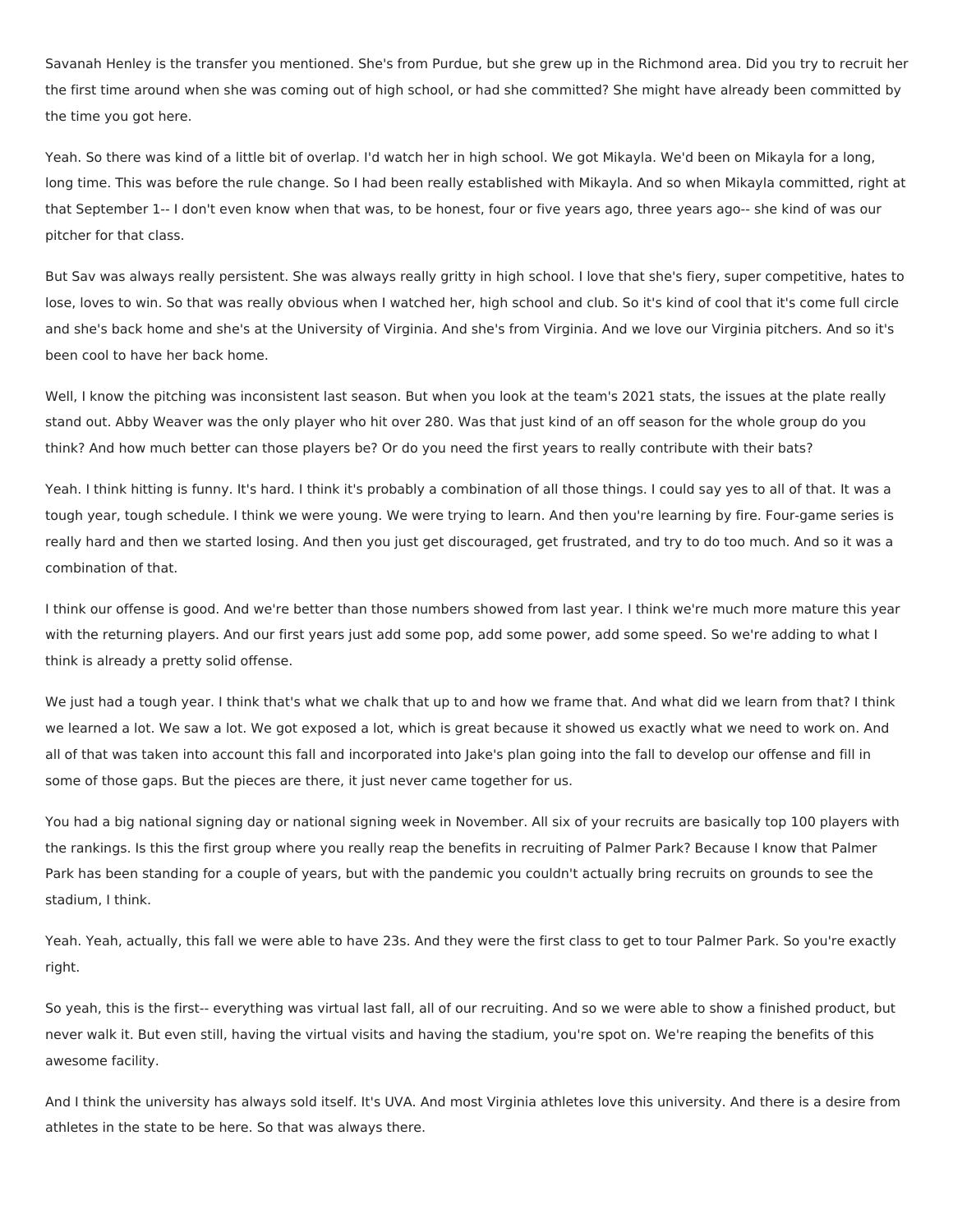And now you have this facility that is one of the best in the country. You know you're going to play in front of big crowds. It's an exciting time. There's just a lot of momentum in the program. And so all of that is culminated in Palmer Park. So 100%, it really helped.

And it's exciting to win that class. We've got some great players. And it's just going to add to the competitiveness of our program. So today is Wednesday. Baseball announced it's 2022 schedule this morning. Is yours coming out any time soon? And is the ACC sticking with that four game series format that it went to year?

Yeah. We tried to get our release out last week. Actually, we were trying to beat baseball to the punch. But we didn't quite get there. So ours is scheduled to release today, actually. So yes, [? our ?] [? schedge ?] is released.

So we're following the coattails behind baseball. But we do not have a four-game series. We went back to the three game series. That's a game a day-- Friday, Saturday, Sunday. So we were really grateful that the SWAs and the ADs heard our cries that doubleheaders are just really, really challenging for the student-athlete.

It's a lot. And every ACC game matters. And so they heard our pleas to go back to the game a day. And they decided to do that. So we're back to our normal ACC schedule, which we haven't had in two seasons.

So you got a little bit of experience now at juggling coaching and motherhood, right? Have things been easier this fall? And last fall you also had-- right in the middle of the pandemic with all the protocols and everything.

Yeah. I think they were both challenging in different ways. I think this fall felt busy because we had recruiting happening on ground. And we were going out. So that just added a different element of travel that we didn't have.

But I'm really fortunate. My husband Travis stays home with [? Finn. ?] And so we're just really blessed that he can do that. And so that has helped a lot because there are some days I leave the house, she's not up. And then I come home and I get to see her for 30 minutes. So she's available to come up and have lunch or just come hang out. We'll run around the field for 30 or 40 minutes. And that really helps.

Mom guilt is a real thing. And I don't know that it's talked about very much, but it is, especially as a head coach. You're just juggling so many responsibilities at the top. And so it's been a real blessing that he's able to stay home with her. And that helps me get see her even more than I do during the big part of our schedule.

So I wouldn't say easier, but really, really blessed. And it's been awesome. I love her. I can't imagine my life without her. And working moms out there, man, I have so much respect. You guys are Wonder Woman. So it's pretty awesome to get to experience that and really live it out.

So she's got basically 30 big sisters, I guess, every year?

Yes. It's funny, actually, Jeff. So when Travis will bring her in for lunch, there's a couple players up there. They just grab her and go. And I'm like, all right. See you. It's great. They love her. They have just been an integral part of molding her and shaping her, which is, again, I'm fortunate that she gets to grow up around hard working, strong girls that she's going to look up to and, like I said, big sisters. It's very, very cool.

So I mentioned Steve Garland earlier, who was on the podcast. I know you have been a vocal supporter of the other programs here. How did the pandemic affect your ability to interact with your fellow coaches?

Yeah.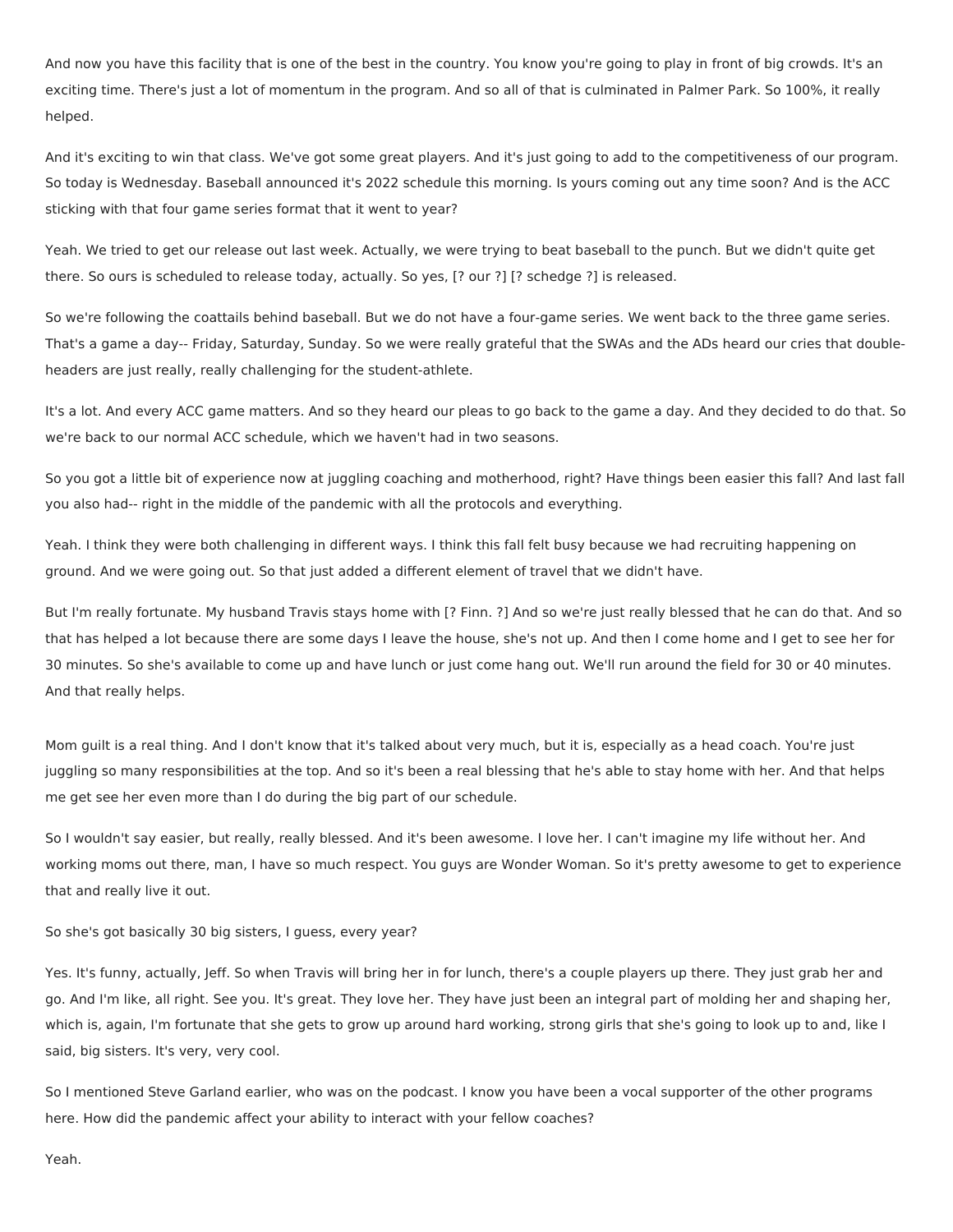## Less kind of face-to-face interaction?

It was tough, but we were pretty intentional with scheduling biweekly meetings on Zoom. And so I actually think I had more deep conversations with coaches during the pandemic, even though it was on Zoom. Now we're all kind of back into our grind.

And so, in passing, if I need something, I'll reach out to coaches. And they're amazing, and they reach back out, and I connect. But I think we had some time to be pretty intentional and talk through some of the changes in college sports and the challenges we're having in our programs during the pandemic-- the mental health challenges that we're all really working through together.

So we really did connect a lot more during the pandemic. It just wasn't in person. And even our head coaches meetings are on Zoom and that's awesome. I really enjoy that. I get to see everybody's face and we can do that from anywhere. And the perspective that comes from our head coaches is just unbelievable. So it really didn't change too much in terms of how connected we were able to stay, just, it was all in Zoom, all virtual.

The players will start their final exams pretty soon, then they get a holiday break, then you come back and get going again with practice and the season. For the coaching staff, is December a rare opportunity to kind of kick back a little bit and catch your breath? Or is this a big recruiting month for you?

Yeah. So we actually don't recruit in December. We have camp. So we have a couple of camps. It's nice. I don't know if kick back is how I would call it because I'm not much of-- it's definitely quieter.

So what we're going to do as the staff, for these next two weeks, we have an off site meeting. We're going to kind of plan out our spring training in January and do a kind of an evaluation of the fall and really pick apart where we need to grow, where we need to develop ourselves. And we're going to plan that out in December and then take a couple of weeks down with family and just enjoy Christmas and the holiday and be back in the office January 2nd and getting after it.

It's more planning, more preparation, more meetings, more film, evaluation type stuff for us. Some camps, but we're not in the office for 8, 10 hours every day. So that's kind of nice. I get to sleep in a little bit or get home early for dinner, which is nice.

Good. Well, opening day will be here before we know it. So recharge those batteries. And thanks again for your time and good seeing you again.

Thanks, it's great to see you too, Jeff. I appreciate your time.

All right. Take care.

Go Hoos.

[MUSIC PLAYING]

OK. That's a wrap for this week. Thanks again to Steve Garland and Joanna Hardin for joining the show. We're closing in on the 300th episode of this podcast. And we've come a long way since that first episode way back in November 2013.

Please take a moment to rate and subscribe to this podcast. To find previous episodes, you can search your favorite podcast provider for Wahoo Central Podcast. They are also archived under the media button on the front page of VirginiaSports.com, which is our official website.